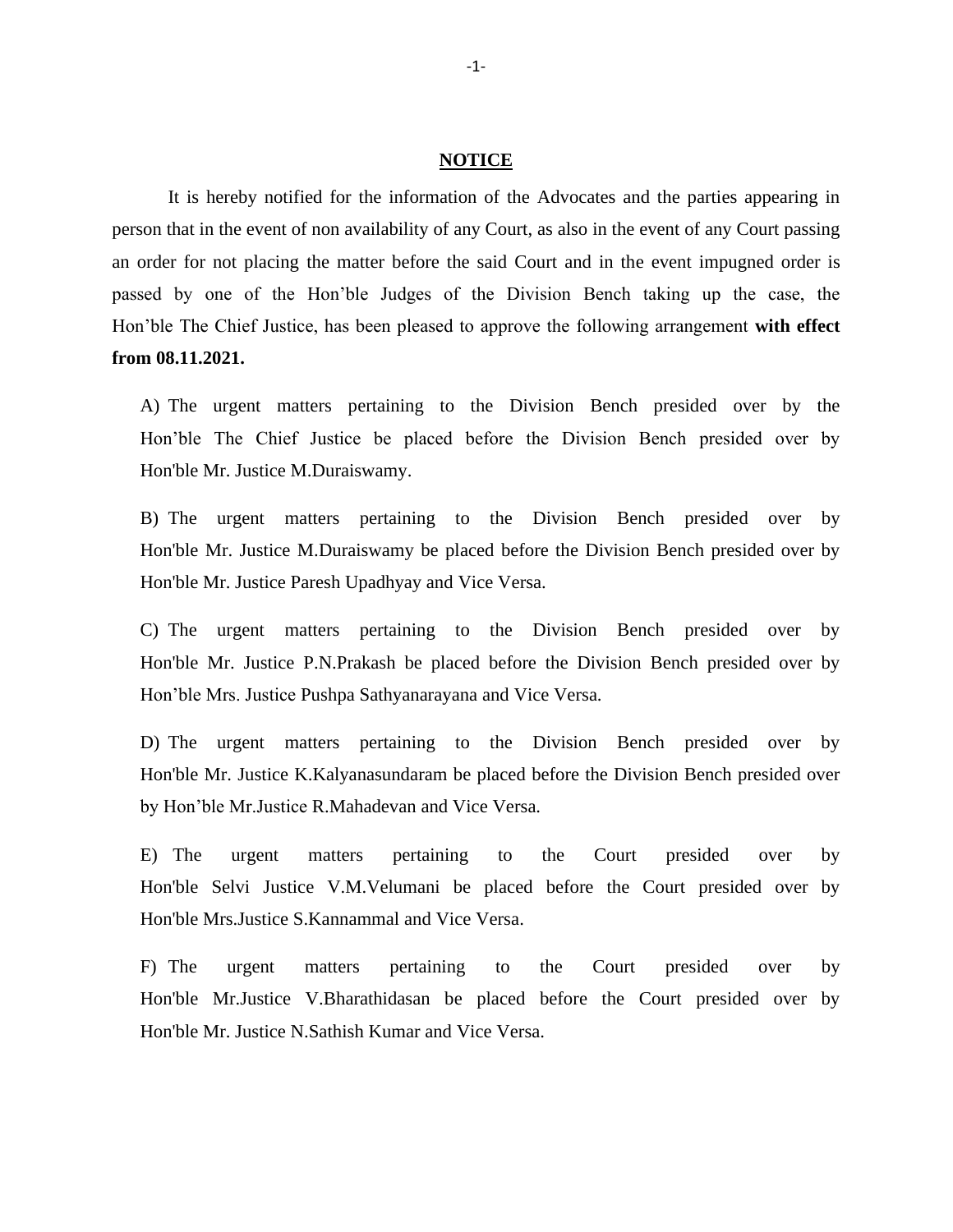G) The urgent matters pertaining to the Court presided over by Hon'ble Mr.Justice D.Krishnakumar be placed before the Court presided over by Hon'ble Mr. Justice V.Parthiban and Vice Versa.

H) The urgent matters pertaining to the Court presided over by Hon'ble Mr. Justice S.S.Sundar be placed before the Court presided over by Hon'ble Mr. Justice A.A.Nakkiran and Vice Versa.

I) The urgent matters pertaining to the Court presided over by Hon'ble Mr. Justice R.Subramanian be placed before the Court presided over by Hon'ble Mrs. Justice S.Kannammal.

J) The urgent matters pertaining to the Court presided over by Hon'ble Mr. Justice M.Govindaraj be placed before the Court presided over by Hon'ble Mr. Justice G.Chandrasekharan and Vice Versa.

K) The urgent matters pertaining to the Court presided over by Hon'ble Mr.Justice R.Suresh Kumar be placed before the Court presided over by Hon'ble Mr. Justice S.M.Subramaniam and Vice Versa.

L) The urgent matters pertaining to the Court presided over by Hon'ble Mr.Justice M.S.Ramesh be placed before the Court presided over by Hon'ble Mr. Justice D.Krishnakumar.

M) The urgent matters pertaining to the Court presided over by Hon'ble Mr.Justice RMT.Teekaa Raman be placed before the Court presided over by Hon'ble Mr. Justice R.Pongiappan and Vice Versa.

N) The urgent matters pertaining to the Court presided over by Hon'ble Mr.Justice N.Seshasayee be placed before the Court presided over by Hon'ble Mr.Justice Abdul Quddhose and Vice Versa.

O) The urgent matters pertaining to the Court presided over by Hon'ble Mr. Justice A.D.Jagadish Chandira be placed before the Court presided over by Hon'ble Ms. Justice R.N.Manjula and Vice Versa.